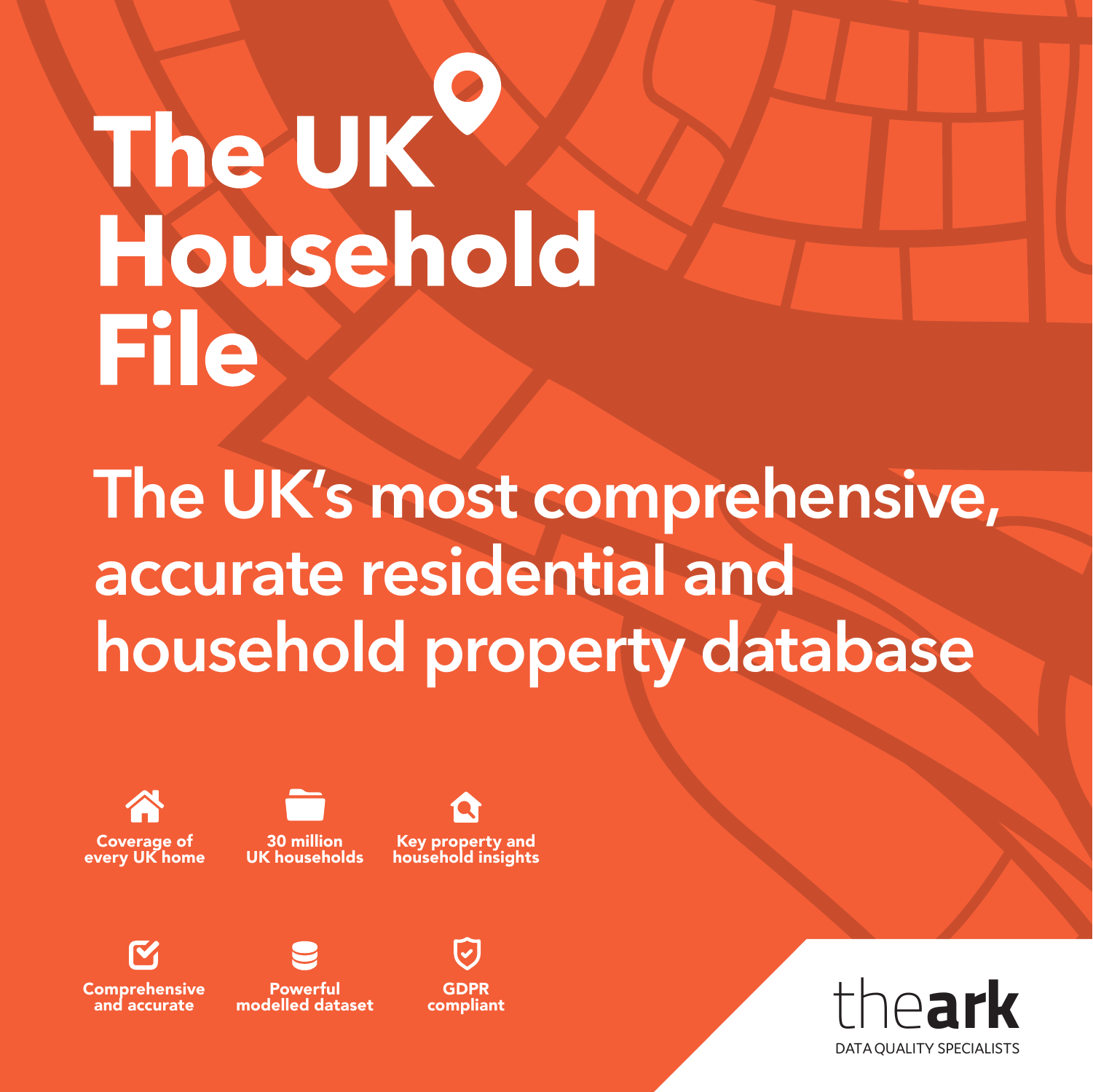

# **Comprehensive. Insightful. Accurate Modelled. Compliant.**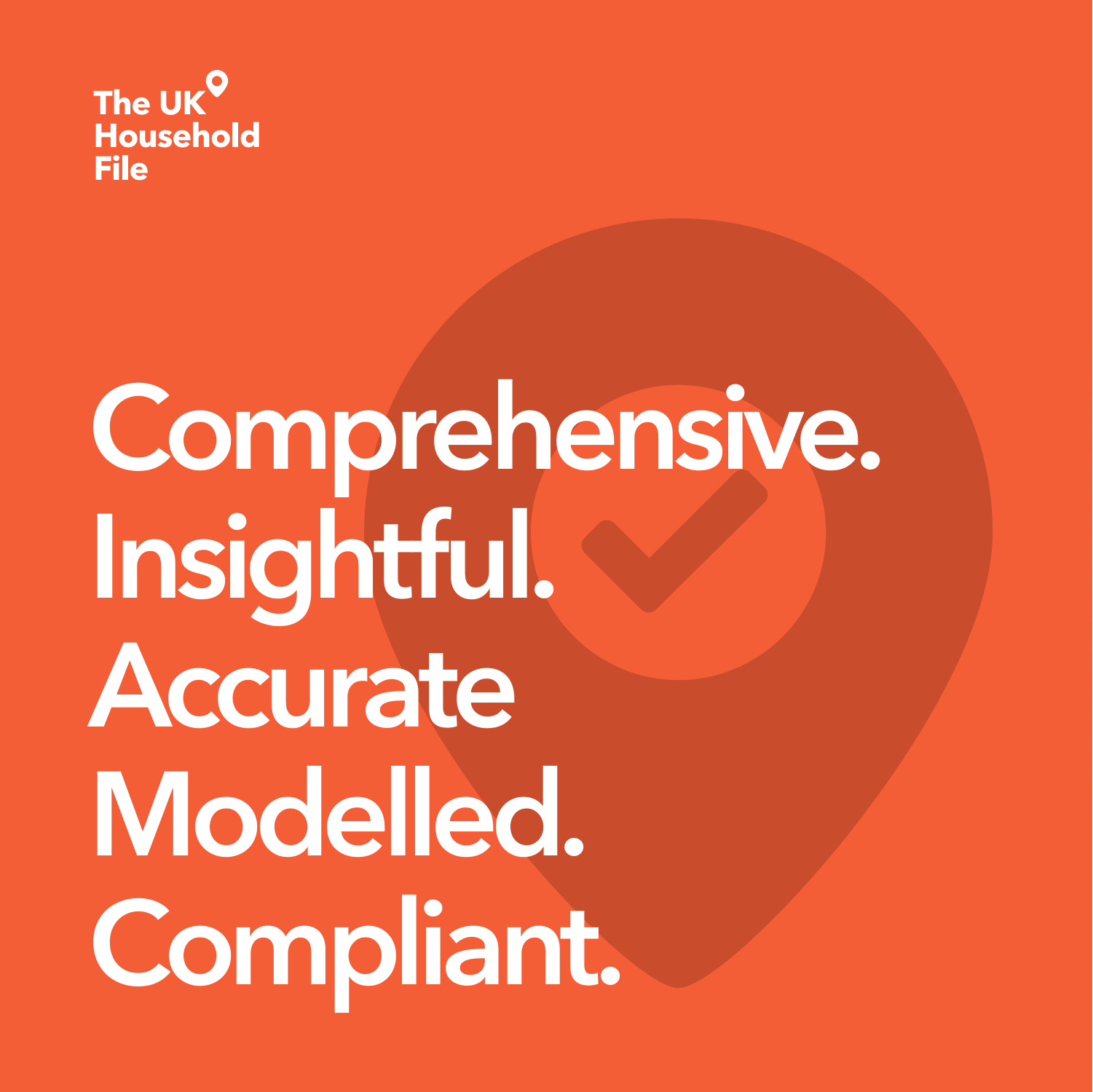- **A unique residential property and household database with coverage of every UK home**
- **Open the door to over 30 million households**
- **Access key property and household insights**
- **Comprehensive, accurate information on properties, and the type of people who live in them**
- **The UKHF is perfect for analysis and modelling**
- **GDPR compliant as no personal data is used; UKHF uses address-only**  ☑ **property data and highly accurate modelled household variables**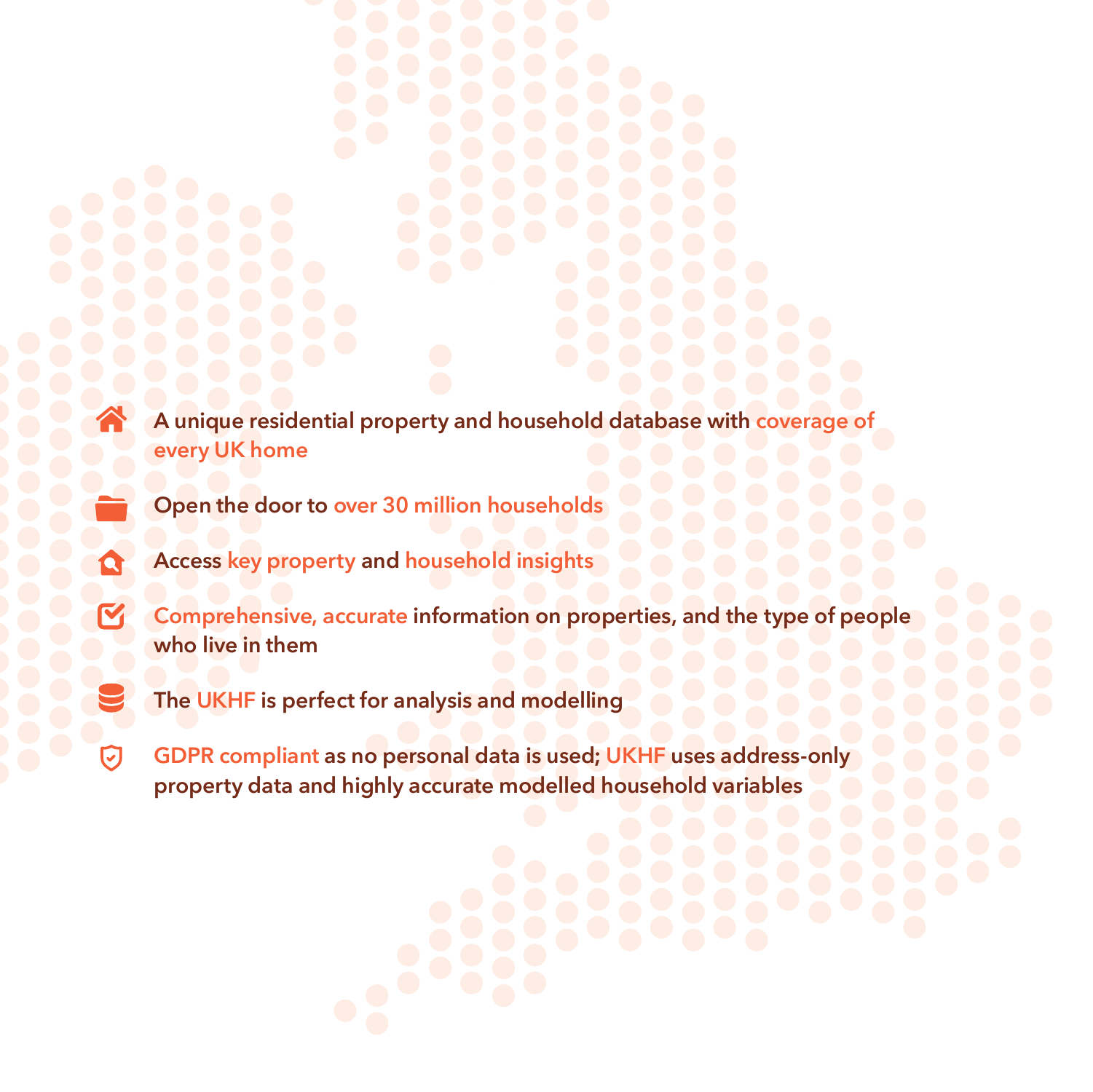

### **A unique combination of property and household data**



every UK home



30 million UK households Key property insights



and accurate

Powerful modelled dataset

GDPR compliant

 $\overline{\mathcal{L}}$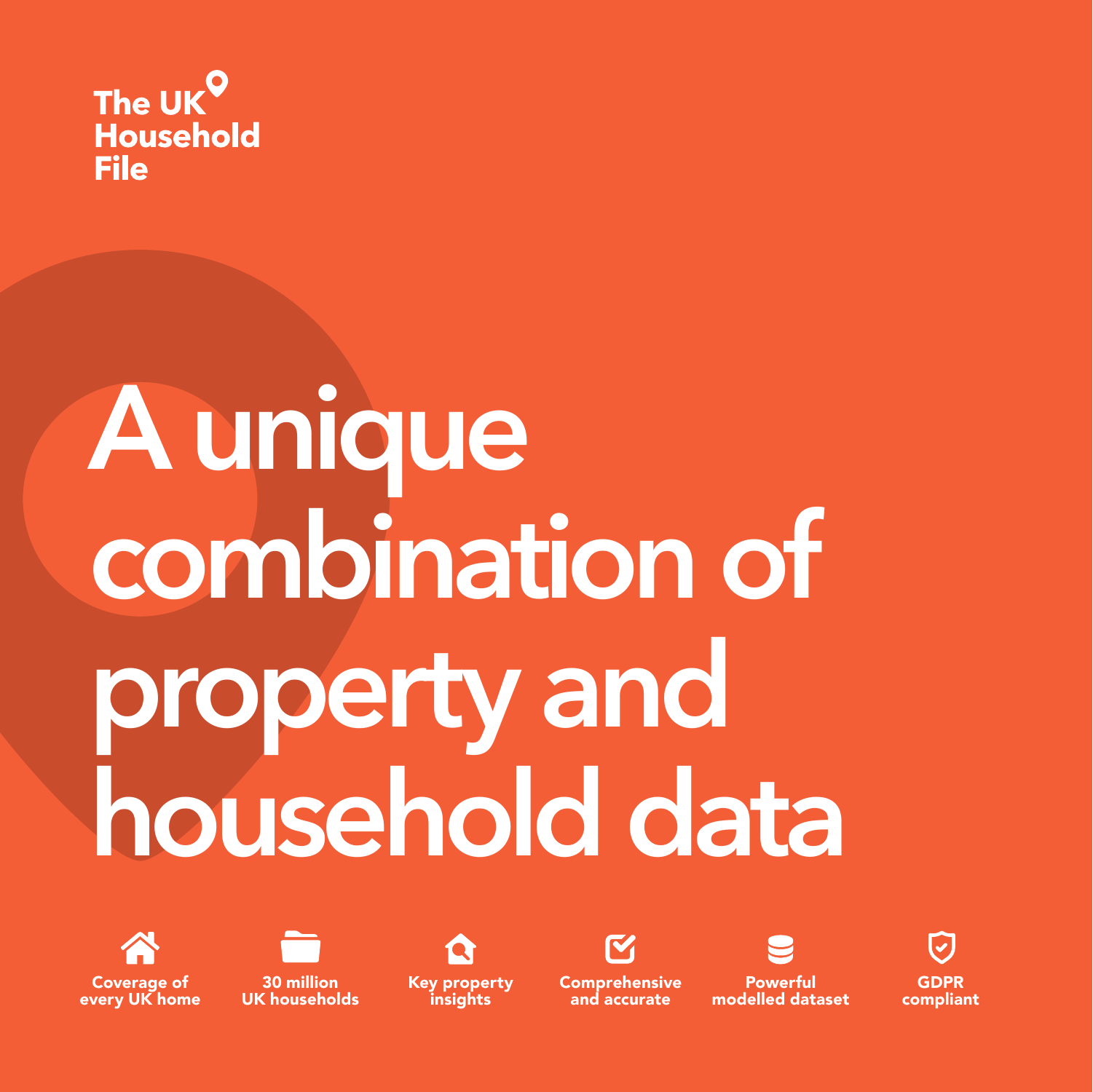UKHF is a unique combination of property and household data that gives you comprehensive and accurate information on all UK residential properties, together with the type of people that live in them. With a view of over 30 million UK households, it includes every single UK home. Designed with privacy considerations at its core, it is GDPR compliant and does not use any personal information. Built using a combination of 'address only' property data and highly accurate modelled household variables (derived from Open Source data), the **UKHF** gives you valuable consumer insight into property, lifestyle and behaviours to help you make better informed marketing decisions, whilst ensuring your business remains completely compliant.

#### The UKHF is unlike any other file in the market and here's why:

#### Reliable, accurate & comprehensive

Our unique residential property and household database is completely comprehensive and contains over 30 million properties covering every UK home.

#### A unique combination

We combine market-leading property data with modelled occupant data (modelled entirely from non-PII open sources). The combination of these two data sets makes the **UKHF** a singularly unique proposition in the market.

#### Perfect for analysis & modelling

Our modelled dataset includes key attributes such as household composition, occupation of householder, household income etc. When combined with our property data it creates the perfect dataset for analysts and marketers to apply and improve data modelling and enhance targeting.

#### Compliant data you can trust

The UKHF is completely GDPR compliant and contains no personal information. It is created with privacy in mind and utilises address only property data and highly accurate non-PII modelled variables – built entirely from Census and other publicly available non-PII data sources.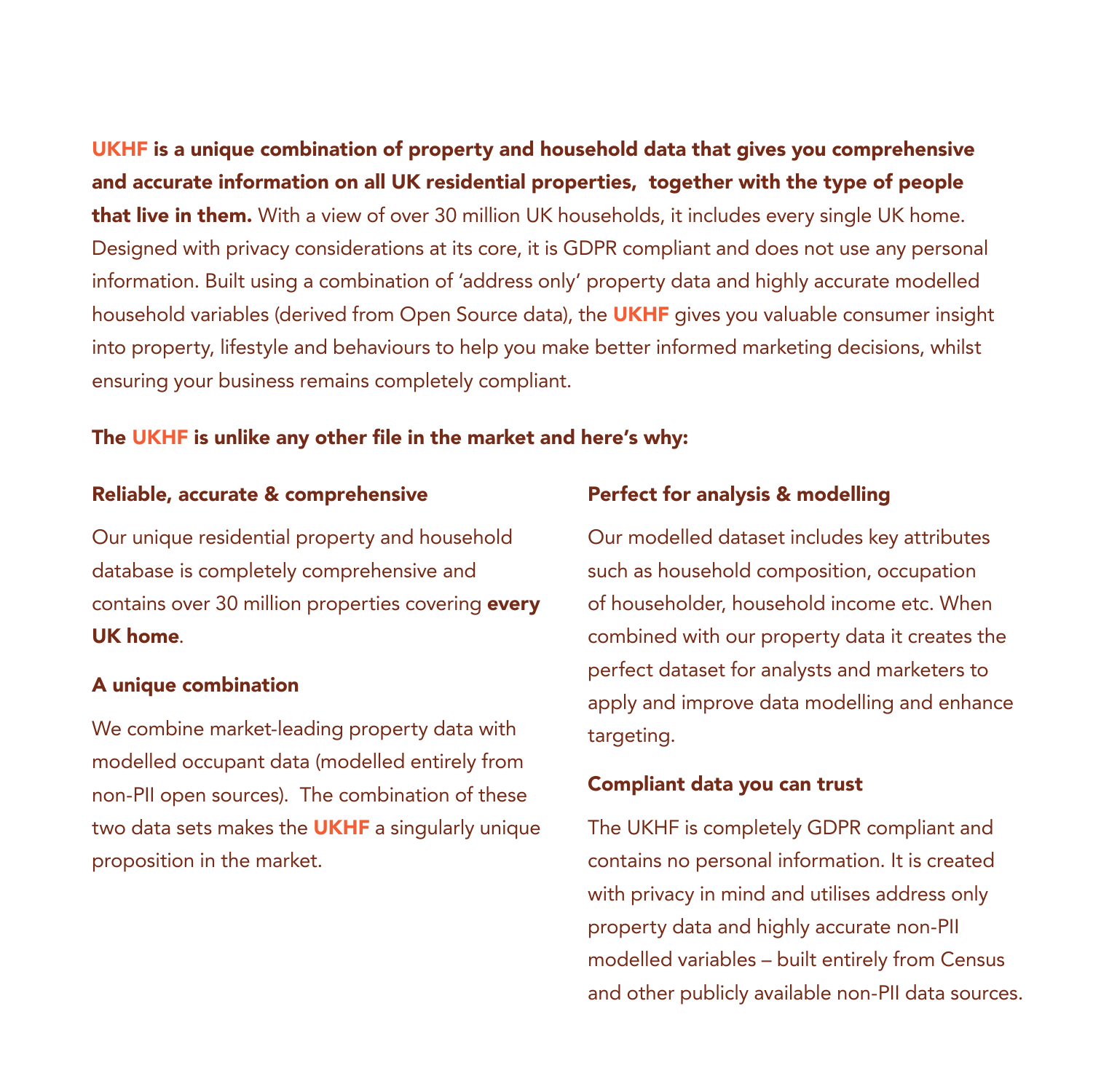

# **Key variables of The UK Household File**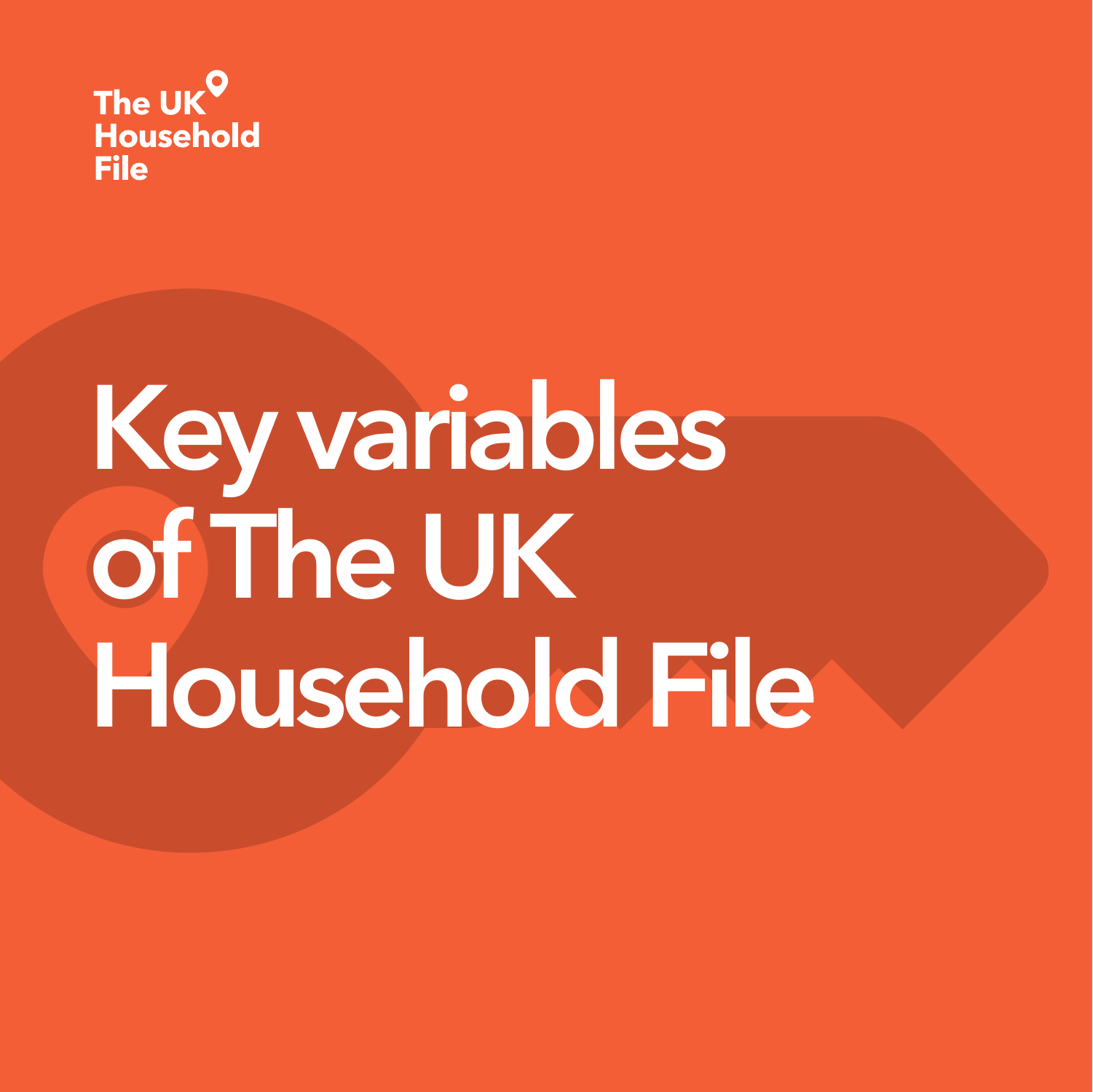The UKHF is a comprehensive, highly accurate, and compliant picture of today's UK consumer.

We've launched the UKHF with a number of key variables:

| <b>Field name</b>           | <b>Description</b>                 | <b>Notes</b>             |
|-----------------------------|------------------------------------|--------------------------|
| <b>UPRN</b>                 | Unique Property Reference No.      | From OS                  |
| <b>Address</b>              | <b>Postal Address</b>              |                          |
| Postcode                    | Postcode                           |                          |
| <b>Property Type</b>        | <b>Property Type</b>               | Detached, semi, flat etc |
| <b>Year Built</b>           | Year the property was built        |                          |
| <b>Tenure</b>               | <b>Property Tenure</b>             | Freehold, leasehold etc  |
| <b>Bedrooms</b>             | No. of Bedrooms                    |                          |
| <b>Receptions</b>           | <b>No. of Reception Rooms</b>      |                          |
| <b>Bathrooms</b>            | No. of Bathrooms                   |                          |
| <b>Council Tax Band</b>     | <b>Council Tax Band</b>            |                          |
| Household Income            | Modelled Household Income          |                          |
| <b>Occupation</b>           | <b>Modelled Occupation</b>         |                          |
| <b>Household Pop Counts</b> | <b>Household Population Counts</b> |                          |
| <b>Marital Status</b>       | <b>Modelled Marital Status</b>     |                          |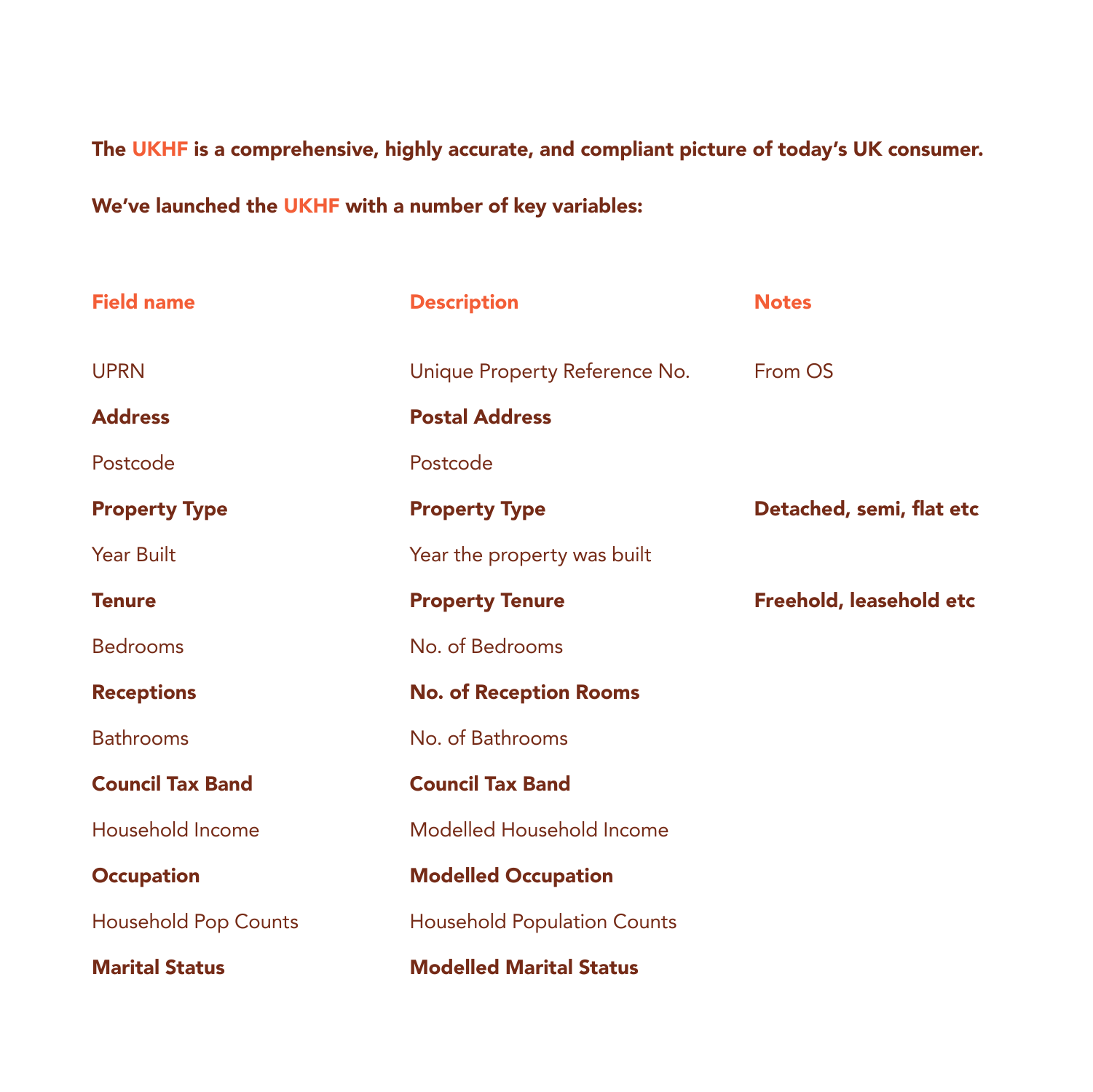

# **The benefits of using UKHF – it's perfect for analysis and modelling...**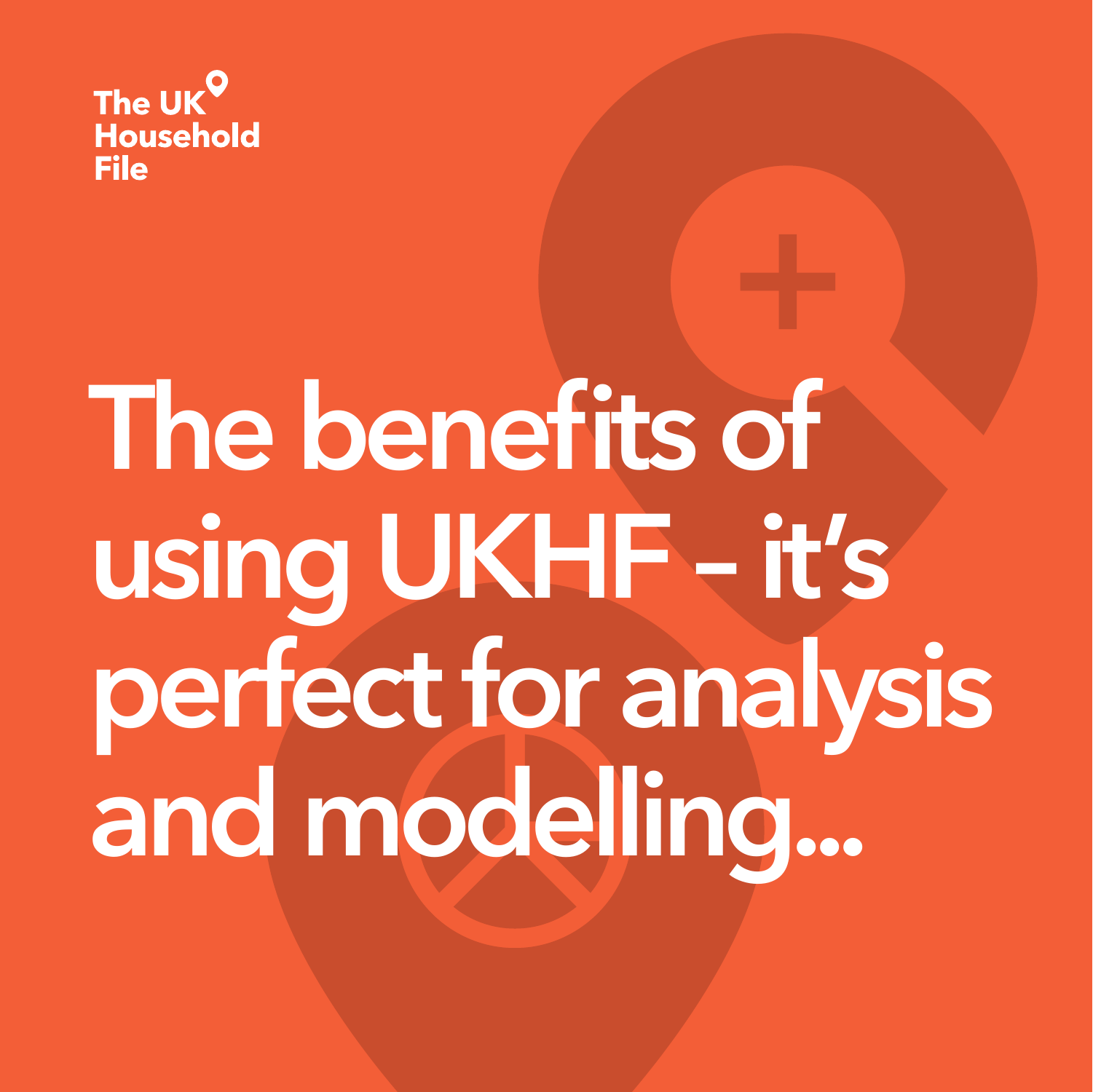In addition to the detailed property information contained in the **UKHF**, we have developed a powerful dataset covering critical information:

- household composition
- property type and size
- occupation of householder
- age of occupants
- household income

Data is modelled at individual household level to create maximum granularity and differentiation. It is then averaged across a number of properties of the same type in the same area to reduce statistical errors and create a robust outcome. The result is a profile for each property outlining the most likely values for each core variable for that property.

Data at this level of detail covering these core attributes provide modellers, marketers and analysts with powerful data which:

- Complement or replace existing and/or noncompliant legacy geodemographic profiling tools with another level of detailed information
- Enhances targeting based on variables that make a real difference
- Provides depth for models and insight
- Because all data is Open Source with no use of personal data, the result is a GDPR compliant dataset which can be quickly, and cost effectively applied

#### The UKHF will help you to:

- Personalise your customer experience to improve retention, cross-sell and increase customer spend and value
- Enrich what you already know about your customer in order to make better decisions around how you communicate with them
- Create multichannel campaigns UKHF can be used across all online and offline channels, including digital advertising, email, TV on demand and direct mail
- Ensure you remain completely GDPR compliant

Additional variables will be added in future releases.